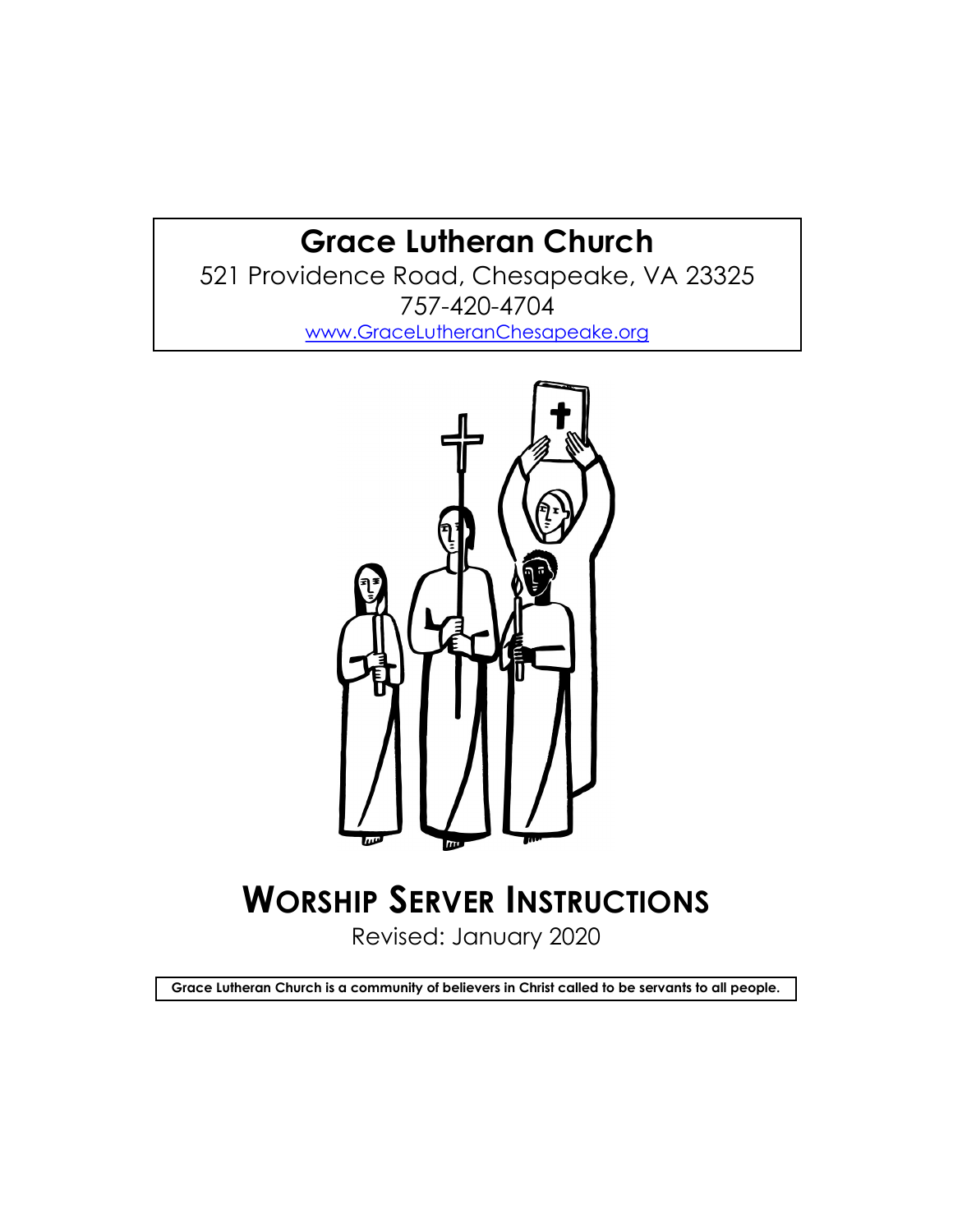| <b>CONTENTS</b>            |  |
|----------------------------|--|
| <b>ACOLYTE</b>             |  |
| <b>ASSISTING MINISTER</b>  |  |
| <b>LECTOR</b>              |  |
| <b>COMMUNION ASSISTANT</b> |  |
| <b>GREETERS/USHERS</b>     |  |

Thank you in advance for your service.

#### If something comes up and you cannot serve, please find your own substitute, and inform and pastor of the arrangement.

When serving in worship, please make sure your hair is combed and your hands are clean. Wear clothing and shoes that are appropriate for church, and please do not chew gum.

During the service, you are worshipping, so please participate in the whole service with the congregation.

Remember you are worship leaders during this time, so please pay attention to what is going on around you and be ready to fulfill your role in service. Refrain from conversation with others until after the service. You are to be a good example for the congregation!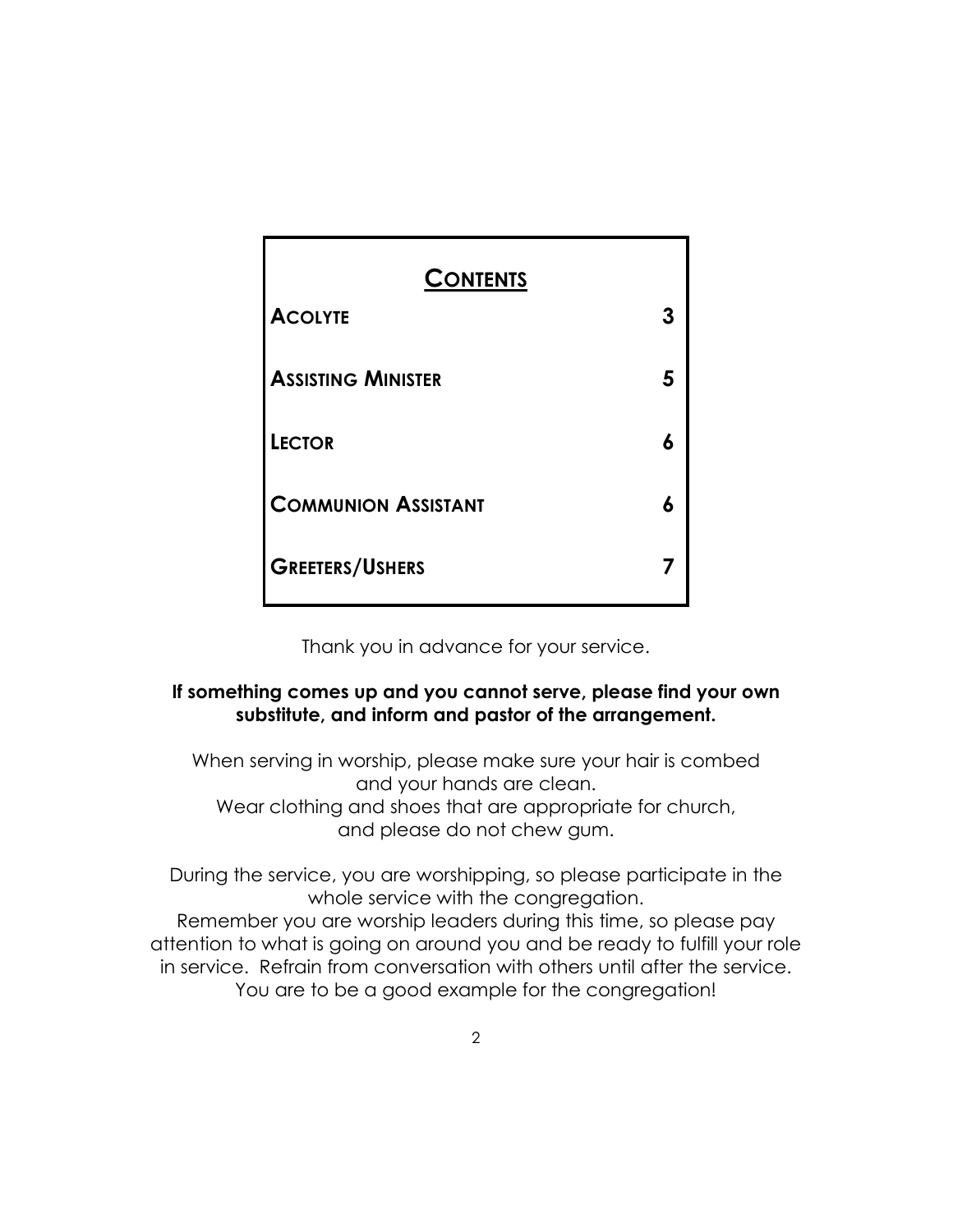## **ACOLYTE**

#### Before the Service:

- · Arrive at least 15 minutes before the service starts
- · Late Service—put on your alb and cincture in the vestry. When selecting an alb, try to find one that hangs 1-2 inches above the top of your feet. You do not want it to be too short or too long—so that it looks good, but you do not trip.
- · Get the candle lighter from the vestry and wait at the back of the sanctuary for the service to begin.

#### Processional:

- · Once the Prelude begins, move reverently (not too quickly and not too slowly) down the center aisle.
- · Before you step up on the chancel, reverence (bow to) the altar.
- · Light the candles on either side of the altar. Also, light the Paschal candle during the 50 days of Easter, and for baptisms and funerals.
- · Then proceed to the vestry, extinguish the flame, and put the candle lighter away.
- · Take your spot next to the pastor and join in the singing.

#### Baptism:

· If there is a baptism, you will pour the water (high, loud, long, and splashy) into the font when pastor signals to you.

#### Communion Distribution:

- · During the Lamb of God, walk behind the altar and pick up an empty tray.
- · Follow behind the Assisting Minister to collect the empty glasses.
- · After the congregation has communed, walk behind the altar to receive communion.

#### Recessional:

· When it is time to recess, the presiding minister and assisting minister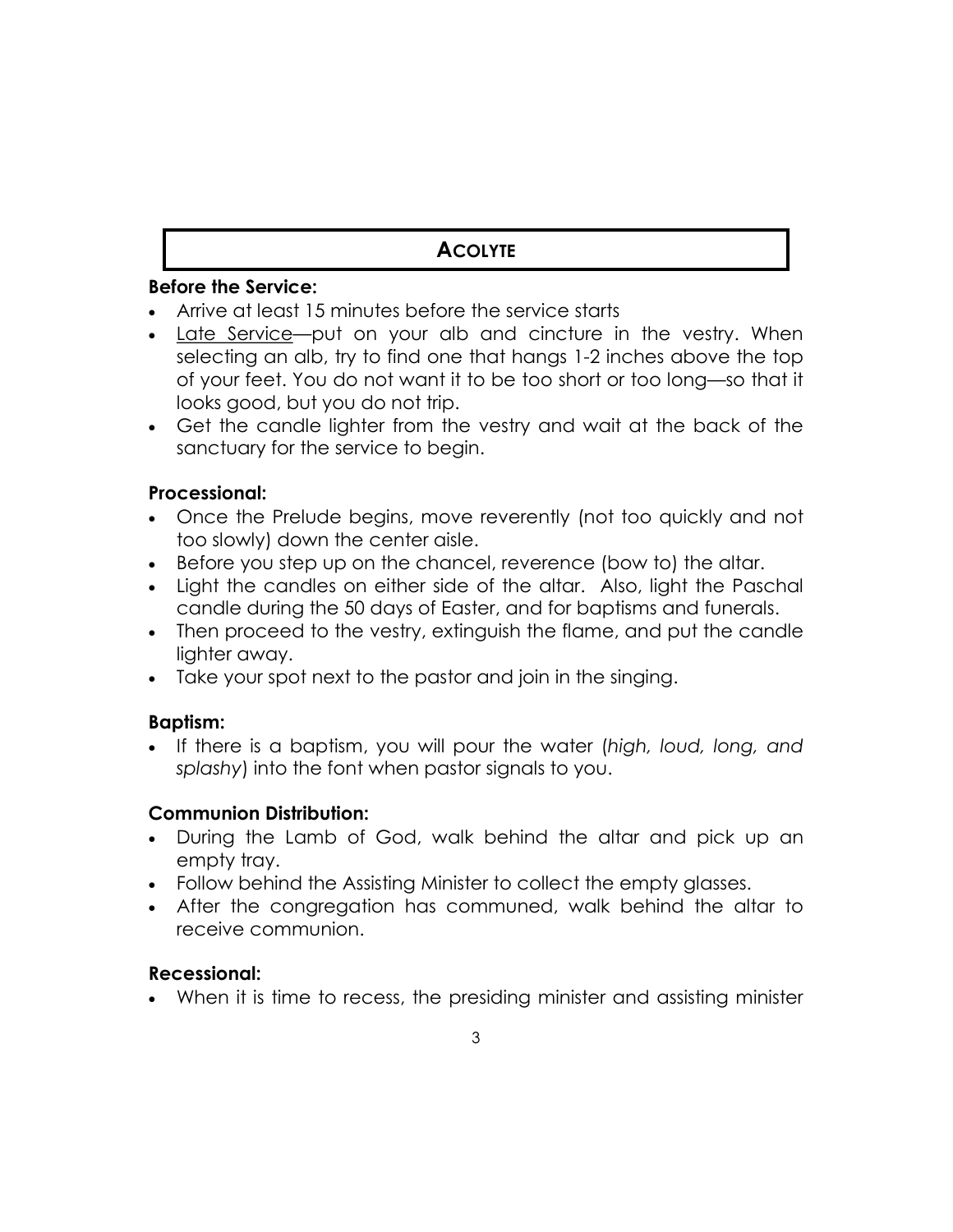will begin the procession (usually during the second-to-last stanza of the hymn).

- · As the presiding minister and assisting minister are reverencing the altar and recessing, move to the candles, light the candle lighter from the first candle, and then extinguish the candles.
- · Reverence the altar and then recess to the back of the sanctuary with the candle lighter lit.
- · After the dismissal, extinguish the flame.

#### After the service:

- · Return the candle lighter to the vestry.
- · Carefully take off your robe and cincture and hang them nicely in the vestry. If they are dirty or have wax on them, then fold them nicely and put them on Pastor's desk.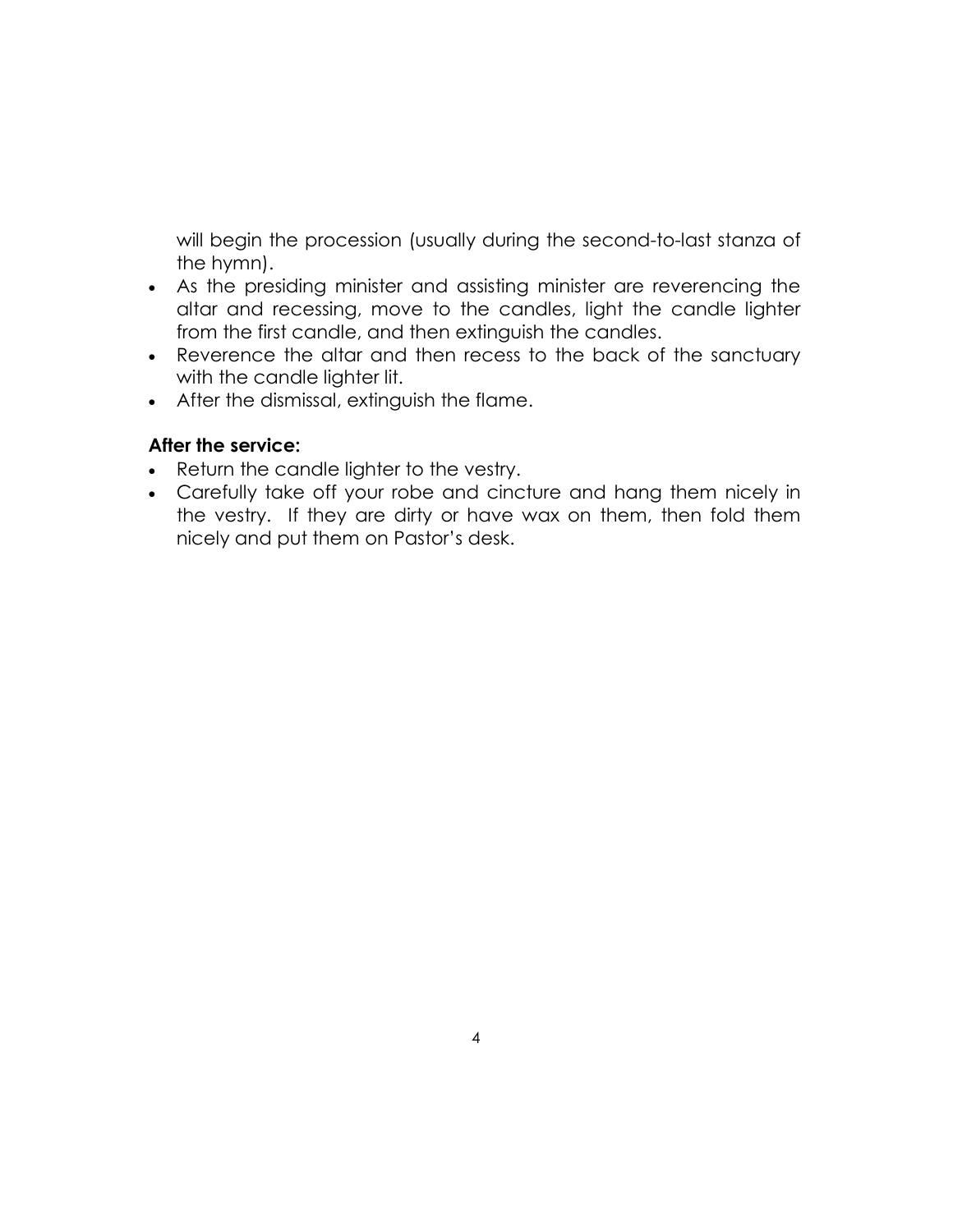## **ASSISTING MINISTER**

- · Please arrive at least 15 minutes before the service starts.
- Late Service: Put on your alb and cincture in the pulpit-side sacristy. (When selecting an alb, try to find one that hangs 1-2 inches above the top of your feet. You do not want it to be too short or too long, so that it looks good, but you do not trip. If the robes are dirty or have wax on them, please fold them nicely and leave them on Pastor's desk to be cleaned.)
- · Light the acolyte's candle at the beginning of the Prelude. If there is no acolyte, use the candle lighter to light both candles on the altar before or during the Prelude.
- Late Service-Lead (or ask someone else to lead) the Kyrie and/or Hymn of Praise, (if applicable).
- · During the Hymn of the Day, proceed to the center of the front aisle to lead the Creed & Prayers of Intercession.
- · After extending the Peace:
	- Early Service—meet Pastor behind the altar

- Late Service—give the ushers the offering plates. When the offering has been collected, receive the plates from the ushers, turn to the altar, lift the plates, and then place them on the corner of the altar. Then, pray the Offertory Prayer aloud.

- · During Lamb of God, pick up a tray of full glasses from the altar.
- Help distribute communion by handing a glass to each person saying, "The blood of Christ, shed for you."
- When the congregation has communed, follow pastor into the congregation to commune anyone who is not able to come forward.
- · Then, place the tray on altar and line up with communion assistant or acolyte behind altar to receive communion.
- · After receiving, commune Pastor, saying "The body/blood of Christ given/shed for you"
- · Late Service—Pray the Post-Communion Prayer aloud.
- · Process out with Pastor during the Sending Hymn.
- · Proclaim Dismissal.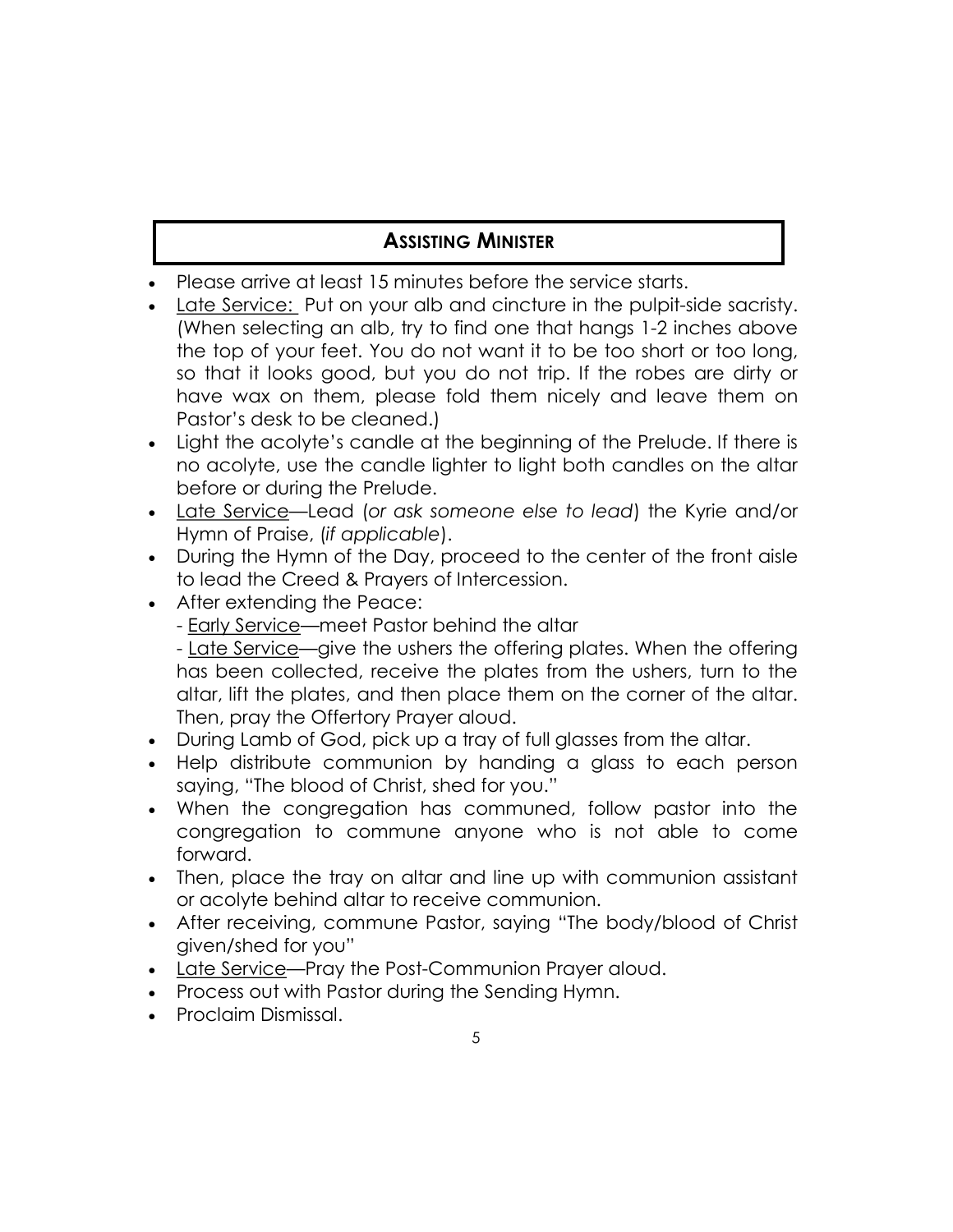## **LECTOR**

- · Practice readings prior to Sunday and ask Pastor for pronunciation clarifications. (Readings can be found at: www.elca.org/en/Our-Work/Congregations-and-Synods/Worship/Lectionary)
- · Come to pulpit for the first reading, Psalm (late service only), and second reading.
- · Please read out of the Lectionary Book (instead of from a piece of paper) if possible. Shuffling sheets of paper is distracting and suggests the word of God is disposable.
- · Do not worry about making eye contact with the congregation when reading. You are proclaiming the word of God, not giving a speech.
- · If you mess up—do NOT get flustered or apologize (which simply brings more attention to yourself), simply make the correction and keep going.
- · Please introduce each reading simply: "A reading from book name." Do NOT announce the pew Bible page number, chapter, or verses.
- · Please conclude the first reading with "The word of the Lord" and the second reading with "Word of God. Word of life."
- · You may return to seat after the second reading.

## COMMUNION ASSISTANT

(if acolyte is not helping or a fourth person is needed)

- · During Lamb of God, pick up an empty tray from the altar.
- Follow behind the Assisting Minister to collect the empty glasses.
- · During certain seasons of the church year, you will be asked to distribute wine from the intinction cup (dipping) saying "the blood of Christ shed for you."
- · After the congregation has communed, walk behind the altar to receive communion.
- · After all have communed, you may return to your seat.